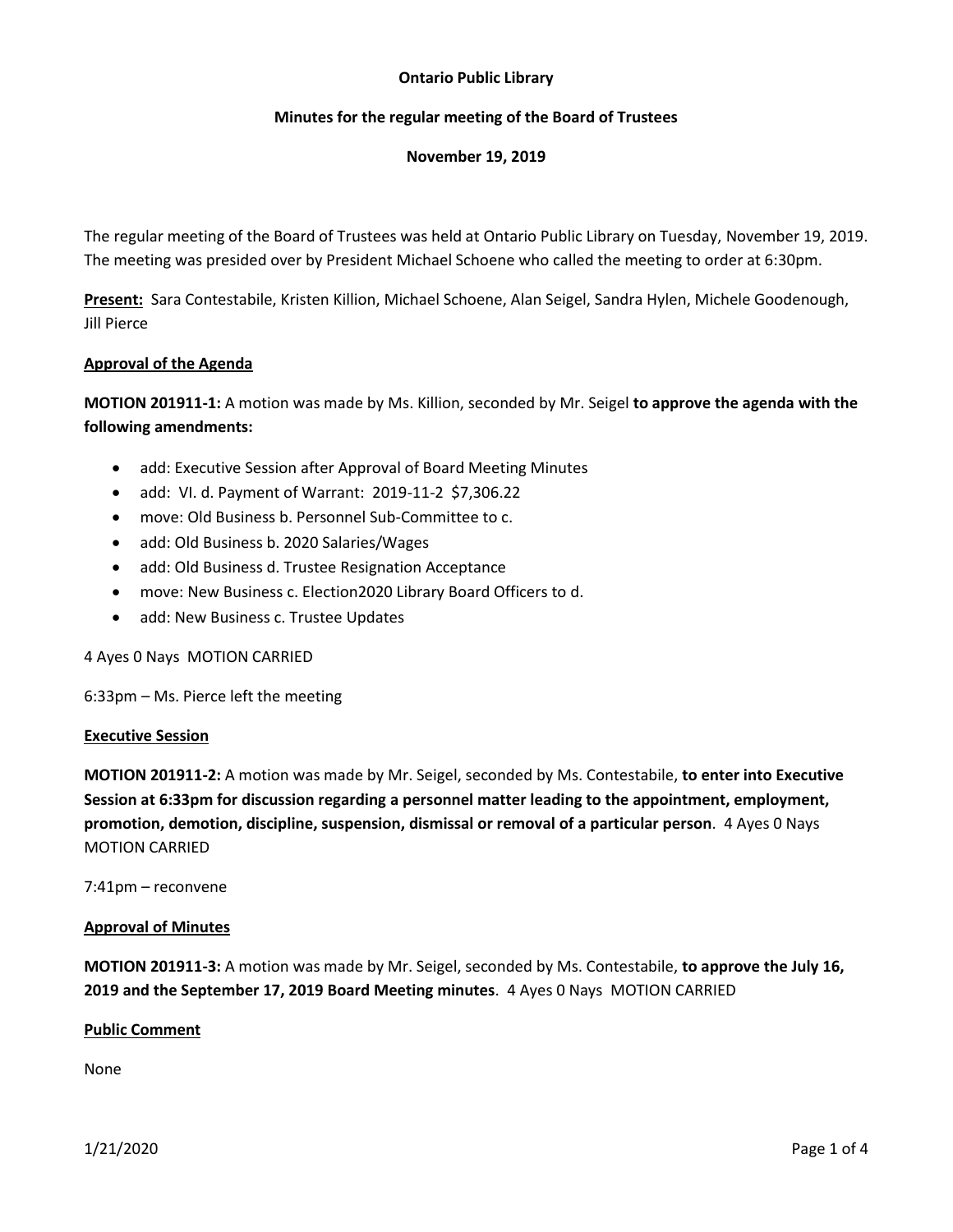# **Town Liaison's Report**

None

# **Director's Report**

**MOTION 201911-4:** A motion was made by Ms. Killion, seconded by Ms. Contestabile, **to approve the Director's Report**. 4 Ayes 0 Nays MOTION CARRIED

# **Financial Reports**

**MOTION 201911-5:** A motion was made by Mr. Seigel, seconded by Ms. Killion, **to approve the September/October 2019 to date Budget as presented.** 4 Ayes 0 Nays MOTION CARRIED

**MOTION 201911-6:** A motion was made by Ms. Contestabile, seconded by Ms. Killion, **to approve the September 2019 bank reconciliation as presented.** 4 Ayes 0 Nays MOTION CARRIED

**MOTION 201911-7:** A motion was made by Mr. Seigel, seconded by Ms. Contestabile, **to approve the October 2019 bank reconciliation as presented.** 4 Ayes 0 Nays MOTION CARRIED

**MOTION 201911-8:** A motion was made by Ms. Killion, seconded by Mr. Seigel, **to approve the warrant:**

• 2019-10 \$3,289.51

4 Ayes 0 Nays MOTION CARRIED

**MOTION 201911-9:** A motion was made by Ms. Contestabile, seconded by Mr. Seigel, **to approve the warrant:**

• 2019-10-2 \$2,173.07

4 Ayes 0 Nays MOTION CARRIED

**MOTION 201911-10:** A motion was made by Ms. Contestabile, seconded by Ms. Killion, **to approve the warrant:**

• 2019-11 \$4,160.71

4 Ayes 0 Nays MOTION CARRIED

**MOTION 201911-11:** A motion was made by Mr. Seigel, seconded by Ms. Killion, **to approve the warrant:**

• 2019-11-2 \$7,306.22

4 Ayes 0 Nays MOTION CARRIED

## **Old Business**

**MOTION 201911-12:** A motion was made by Mr. Seigel, seconded by Ms. Killion, **to adopt the revised 2020 budget as presented.** 3 Ayes 0 Nays 1 Abstention (Contestabile) MOTION CARRIED

**MOTION 201911-13:** A motion was made by Mr. Seigel, seconded by Ms. Killion, **to approve the recommended wage/salary increases effective beginning the first pay period of 2020**. 4 Ayes 0 Nays MOTION CARRIED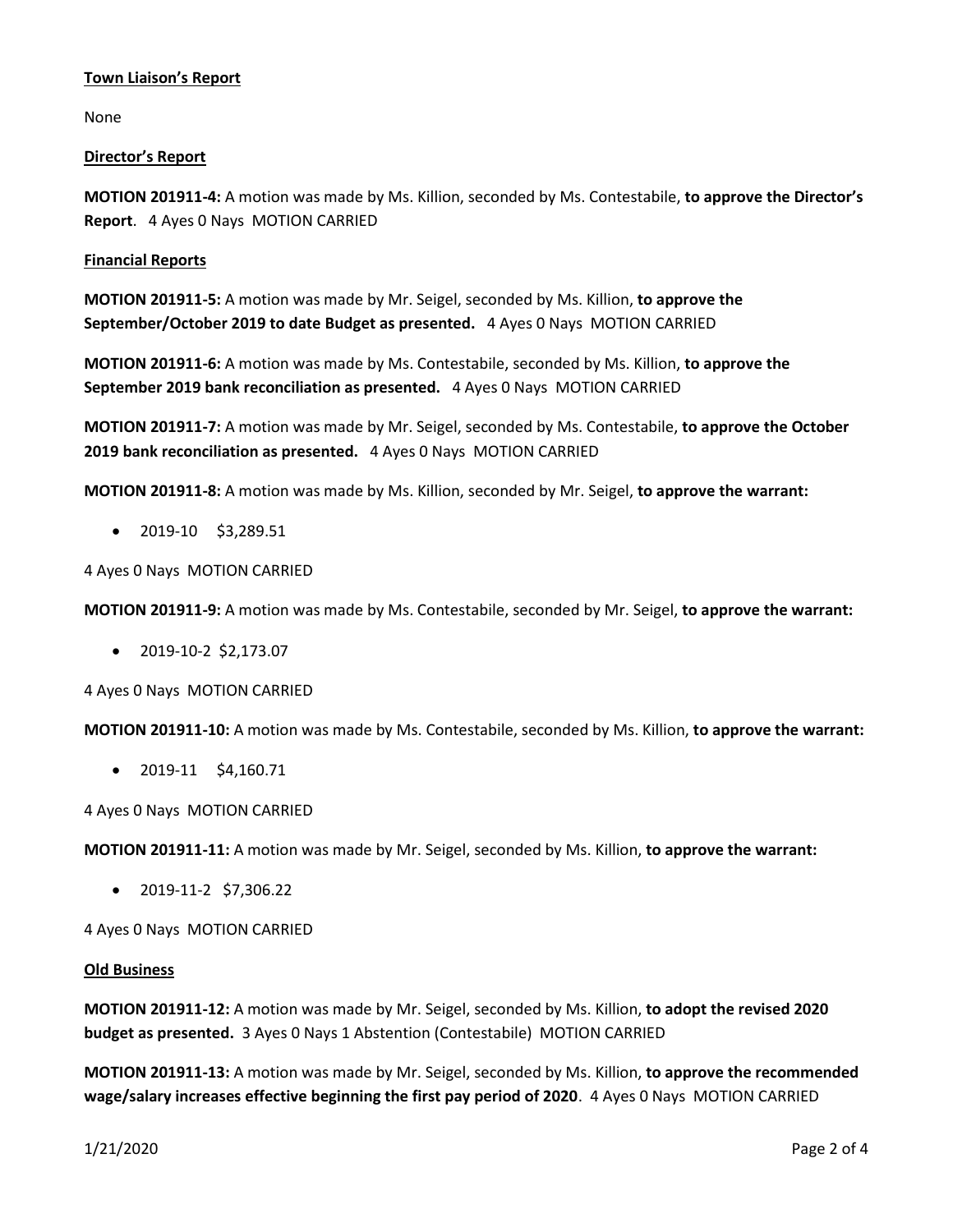# **Old Business (continued)**

**MOTION 201911-14:** A motion was made by Mr. Seigel, seconded by Ms. Killion, **to approve the Director evaluation form as presented.** 4 Ayes 0 Nays MOTION CARRIED

**MOTION 201911-15:** A motion was made by Mr. Seigel, seconded by Ms. Killion, **to approve the acceptance of Trustee Angela Lay's resignation effective September 17, 2019.** 4 Ayes 0 Nays MOTION CARRIED

## **New Business**

**MOTION 201911-16:** A motion was made by Mr. Seigel, seconded by Ms. Contestabile, **to approve the deaccession of the following obsolete IT equipment:**

- **-** ID tag 7DG4X52 Latitude E6440
- **-** ID tag 75T8X52 OptiPlex3020
- **-** ID tag 7MF1P22 Optiplex 3020

4 Ayes 0 Nays MOTION CARRIED

**MOTION 201911-17:** A motion was made by Ms. Contestabile, seconded by Mr. Seigel, **to approve the 2020 operating calendar.** 4 Ayes 0 Nays MOTION CARRIED

**MOTION 201911-18:** A motion was made by Ms. Contestabile, seconded by Ms. Killion, **to recommend to the Ontario Town Board that Alan Seigel be appointed to the position of Ontario Public Library Trustee.** 4 Ayes 0 Nays MOTION CARRIED

**MOTION 201911-19:** A motion was made by Ms. Killion, seconded by Mr. Seigel, **to accept the 2020 Trustee Officers as follows:**

- President: Alan Seigel
- Vice President: Kristen Killion
- Secretary: Sara Contestabile

## **Appointments/Resignations**

None

## **Executive Session**

None